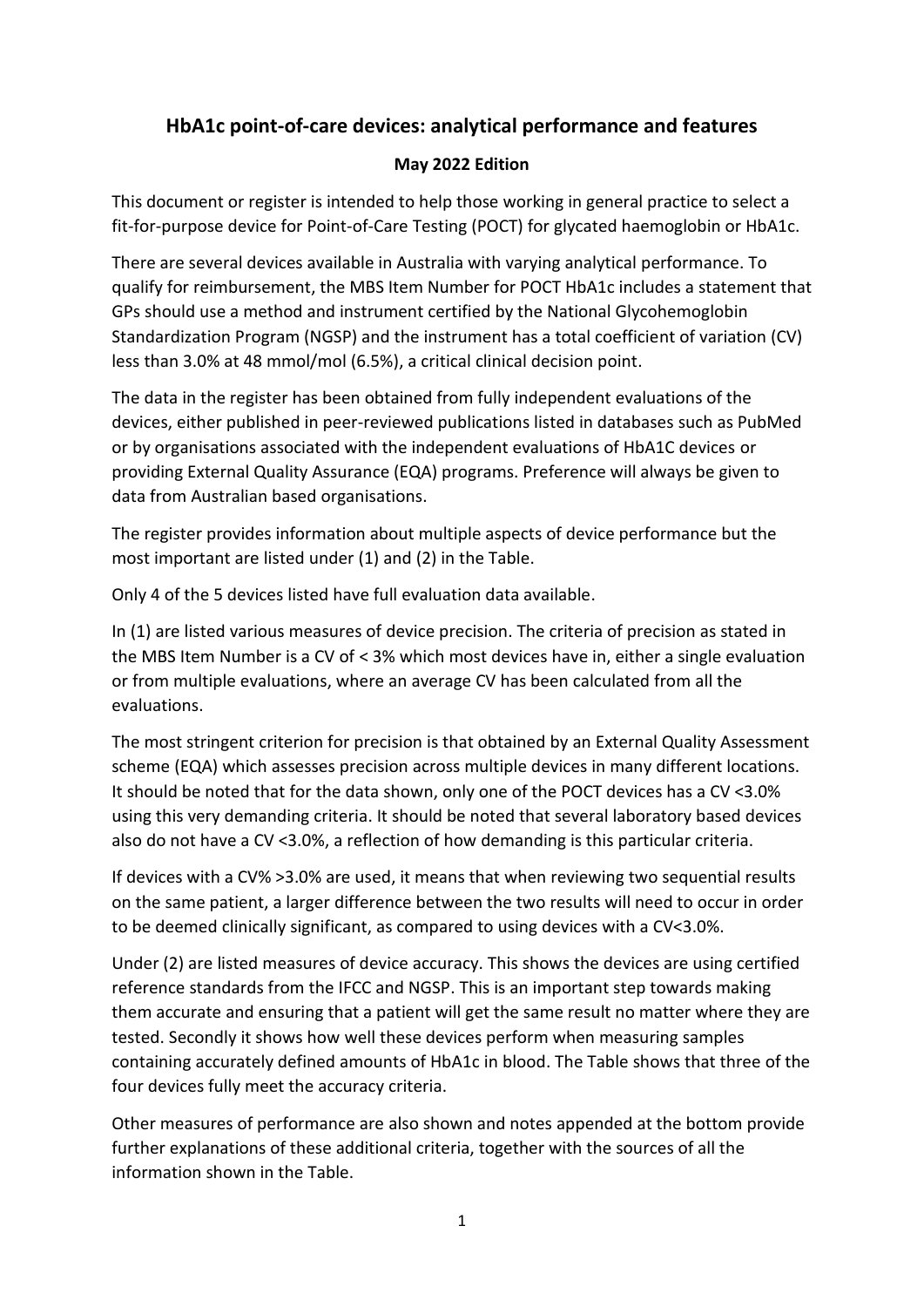The register will be updated with new information as it appears including other devices if they become available for sale in Australia.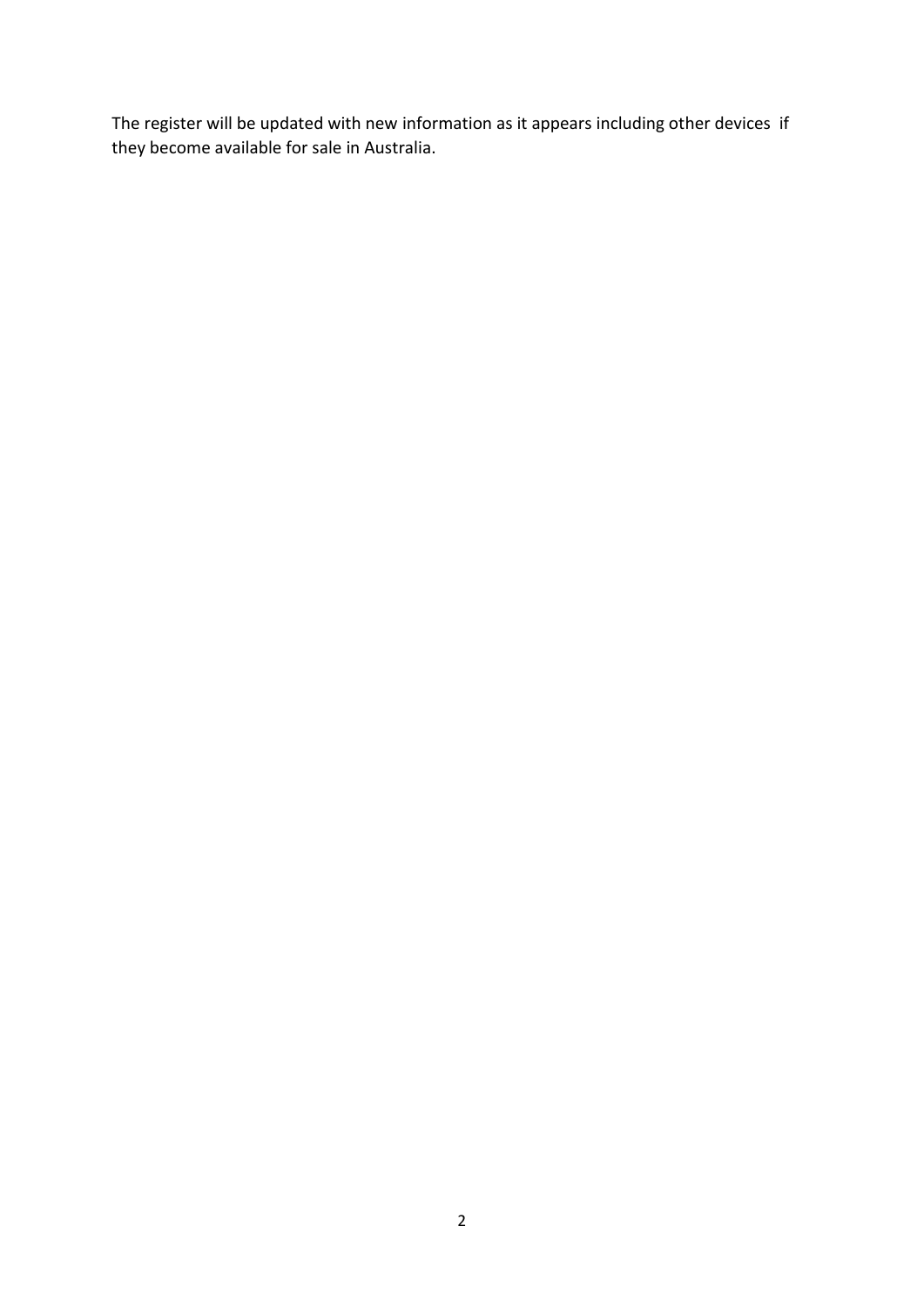| Device, model <sup>(a)</sup>    | Afinion <sup>™</sup> Analyzer |      | cobas b 101       |      | <b>DCA Vantage</b> |           | HbA1c 501                |     | QuikReadgo HbA1c |      |
|---------------------------------|-------------------------------|------|-------------------|------|--------------------|-----------|--------------------------|-----|------------------|------|
| Analytical performance          | (Abbott)                      |      | (Roche)           |      | (Siemens)          |           | (Hemocue)                |     | (Aidian)         |      |
| 1. Precision <sup>(b)</sup>     | HbA1c                         | CV   | HbA1c             | CV   | HbA1c              | <b>CV</b> | HbA1c                    | CV  | HbA1c            | CV   |
|                                 | mmol/mol                      | $\%$ | mmol/mol          | $\%$ | mmol/mol           | %         | mmol/mol                 | %   | mmol/mol         | $\%$ |
| • Mean performance              | 42                            | 2.5  |                   |      | 42                 | 2.5       |                          |     |                  |      |
| from multiple                   | (6 studies)                   |      |                   |      | (17 studies)       |           |                          |     |                  |      |
| evaluations (no. of             |                               |      |                   |      |                    |           |                          |     |                  |      |
| studies) (1)                    |                               |      |                   |      |                    |           |                          |     |                  |      |
| • Performance in a              |                               |      | 46                | 2.8  |                    |           | 46                       | 3.4 |                  |      |
| single evaluation               |                               |      | (2)               |      |                    |           | (3)                      |     |                  |      |
| • Performance in                |                               | 2.2  |                   |      |                    | 4.9       |                          |     |                  |      |
| RCPA EQA scheme                 |                               | (5)  |                   |      |                    | (5)       |                          |     |                  |      |
| • Performance in other          | 41.6 &                        | 3.4  |                   |      | 42.2 &             | 3.6       |                          |     |                  |      |
| EQA schemes (6)                 | 57.4                          |      |                   |      | 57.9               |           |                          |     |                  |      |
| 2. Accuracy <sup>(c)</sup>      |                               |      |                   |      |                    |           |                          |     |                  |      |
| Type of certification:          |                               |      |                   |      |                    |           |                          |     |                  |      |
| • NGSP certified                | Yes                           |      | Yes               |      | Yes                |           | Yes                      |     | Yes              |      |
| • IFCC Certified                | Yes                           |      | Yes               |      | Yes                |           | Yes                      |     | Yes              |      |
| Grade of certificate            | Silver                        |      |                   |      |                    |           |                          |     |                  |      |
| Passes or fails NGSP            |                               |      |                   |      |                    |           |                          |     |                  |      |
| certification when              | Pass                          |      | Pass              |      | Pass               |           | Pass against 3 of 4 lab. |     |                  |      |
| device compared to              | (3)                           |      | (4)               |      | (6)                |           | Instruments              |     |                  |      |
| lab based methods or            |                               |      |                   |      |                    |           | (3)                      |     |                  |      |
| reference materials             |                               |      |                   |      |                    |           |                          |     |                  |      |
| 3. Interferences <sup>(d)</sup> |                               |      |                   |      |                    |           |                          |     |                  |      |
| $-$ HbC                         | $<$ ± 10%                     |      | $< 10\%$          |      | $<$ $\pm$ 10%      |           | $<$ ± 10%                |     |                  |      |
| $\bullet$ HbS                   | $<$ $\pm$ 10%                 |      | $< \pm 10\%$      |      | $<$ $\pm$ 10%      |           | $<$ ± 10%                |     |                  |      |
| $-$ HbE                         | $<$ ± 10%                     |      | $+17.1(6)$        |      | $<$ ± 10%          |           | $<$ ± 10%                |     |                  |      |
| $\bullet$ HbD                   | $<$ ± 10%                     |      | $<$ ± 10%         |      | $<$ $\pm$ 10%      |           | $< \pm 10\%$             |     |                  |      |
| $\bullet$ HbF                   | < ± 10% at < 10.4% HbF        |      | > 10% at 9.5% HbF |      | $-12.3%$           |           | Not measured             |     |                  |      |
|                                 | (8)                           |      | (4)               |      | (6)                |           | (3)                      |     |                  |      |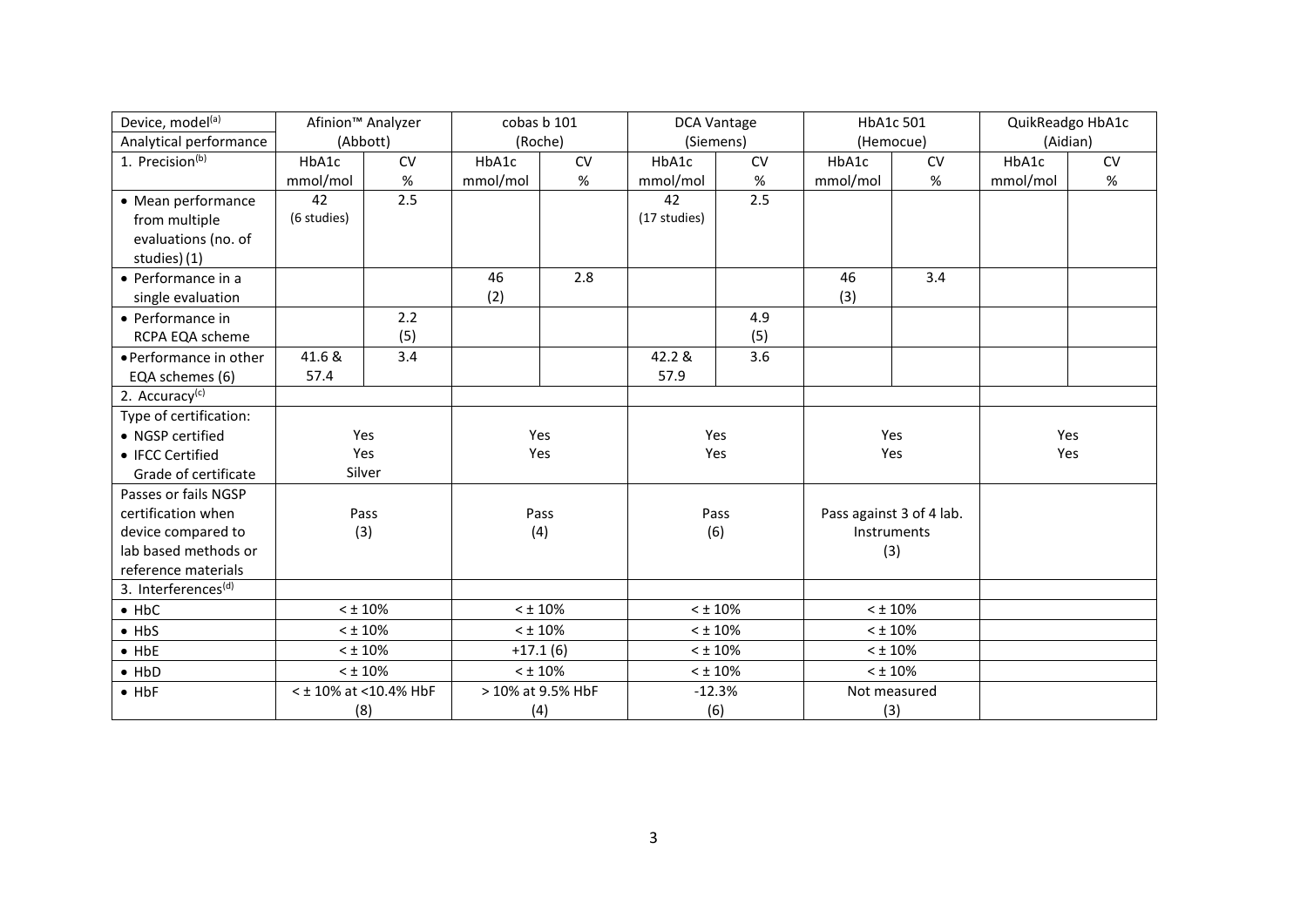| Device, model                                                                                              | Afinion <sup>™</sup> Analyzer<br>(Abbott)                     | cobas b101        | DCA Vantage | HbA1c 501     | QuikReadgo HbA1c |
|------------------------------------------------------------------------------------------------------------|---------------------------------------------------------------|-------------------|-------------|---------------|------------------|
| 4. Linearity (across<br>measuring range)(e)                                                                | Linear (9)                                                    | Non-linear<br>(4) |             | Linear<br>(4) |                  |
| 5. Measures of user<br>friendliness (f)<br>System usability<br>ι.<br>score (SUS)<br>ii.<br>SKUP assessment | Highest rating in<br>evaluation of user-<br>friendliness (10) | 95<br>(4)         |             |               |                  |

Explanatory Notes:

- (a) Manufacturers periodically change the models and names of their devices sometimes with changes in performance and/or features. The models indicated here are those on which the most data is available according to the previously stated criteria. Check with the device supplier on whether their current device is the same as in that listed in the Table or, if different, whether it is likely to have a similar performance.
- (b) The precision or CV% of the HbA1C test should ideally be <3.0% which allows a valid comparison of a patient's HbA1c results over time as part of patient monitoring. Measures of precision may be shown under: Multiple evaluations: Single evaluations; RCPA External Quality Assurance (EQA) Program Data and other EQA program data.
- (c) The accuracy of an HbA1c test is important when using set cut-off values to make a diagnosis of diabetes. The accuracy of all HbA1c tests has been much improved through manufacturers using either NGSP or IFCC standardisation or a combination of the two. To pass NGSP standardisation instruments must show minimal differences to the stated value of samples with NGSP defined concentrations. The colour of certificates indicate the performance of the device with gold the best but silver and bronze also acceptable.
- (d) Interferences or false values can occur due to the presence of a number of haemoglobin variants; a clinically significant interference is defined as a difference of ±10% from the HbA1c values of a method not subject to interferences.
- (e) Linearity is assessed through the CLSI-EP-6 protocol and if any results are more than 3 mmol/mol from the regression line, the method is termed nonlinear.
- (f) Two assessments of design & user-friendliness are shown. The SUS score is graded as follows: >81 excellent. 71-81 good, 52-70 OK and <51 poor.